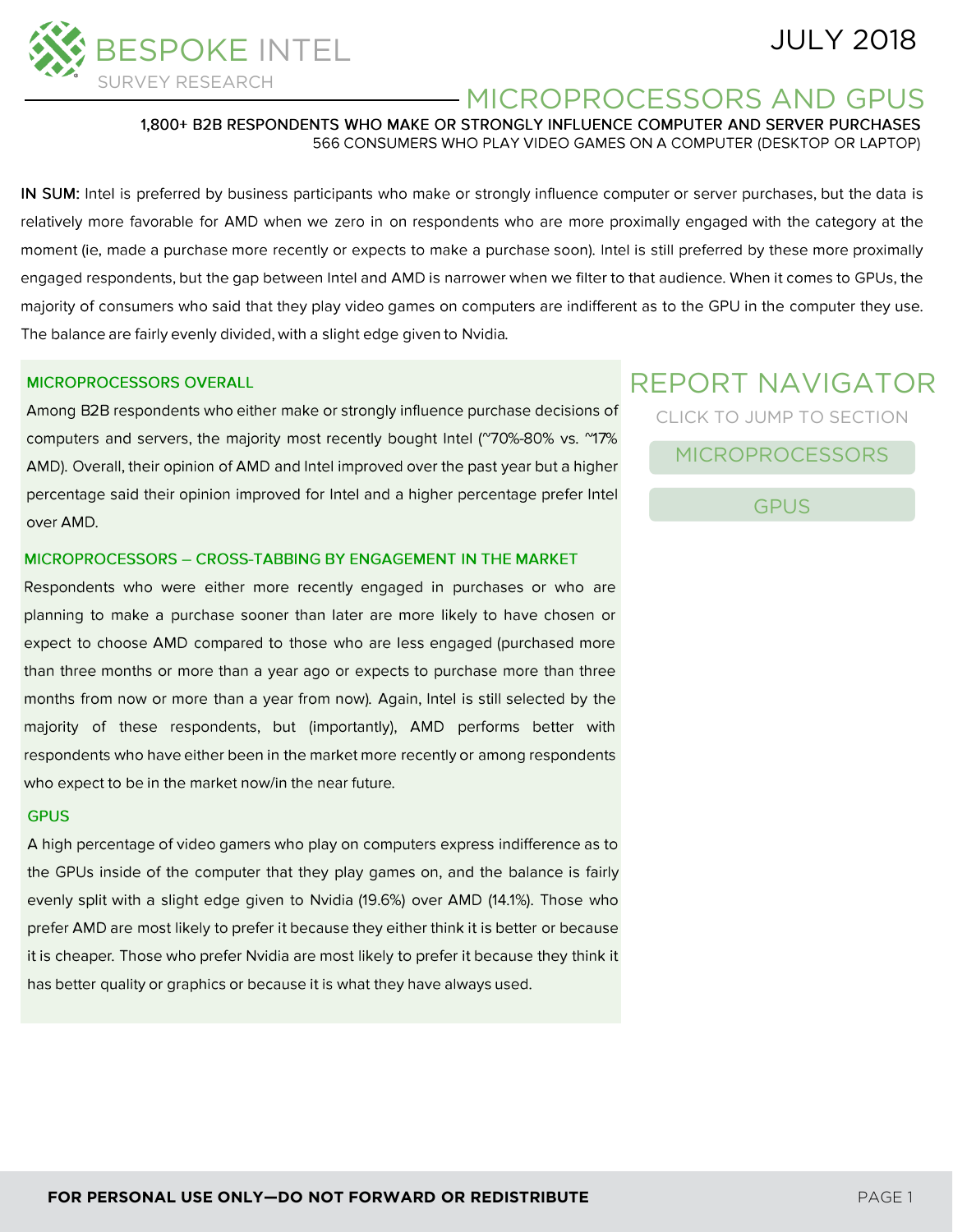# <span id="page-1-0"></span>MICROPROCESSORS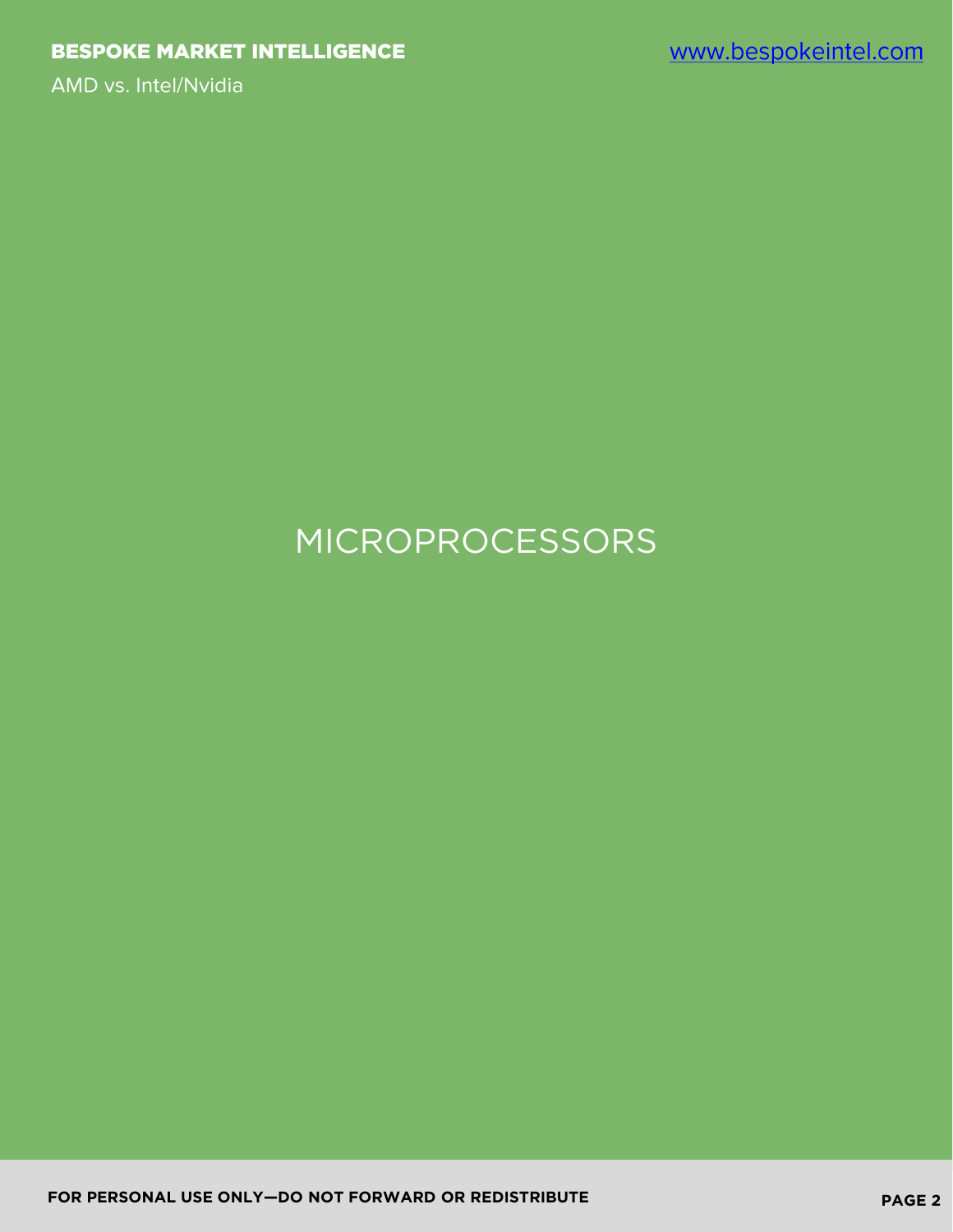#### BESPOKE MARKET INTELLIGENCE

AMD vs. Intel / Nvidia

## WHAT IS YOUR JOB ROLE?

#### Posed to all respondents

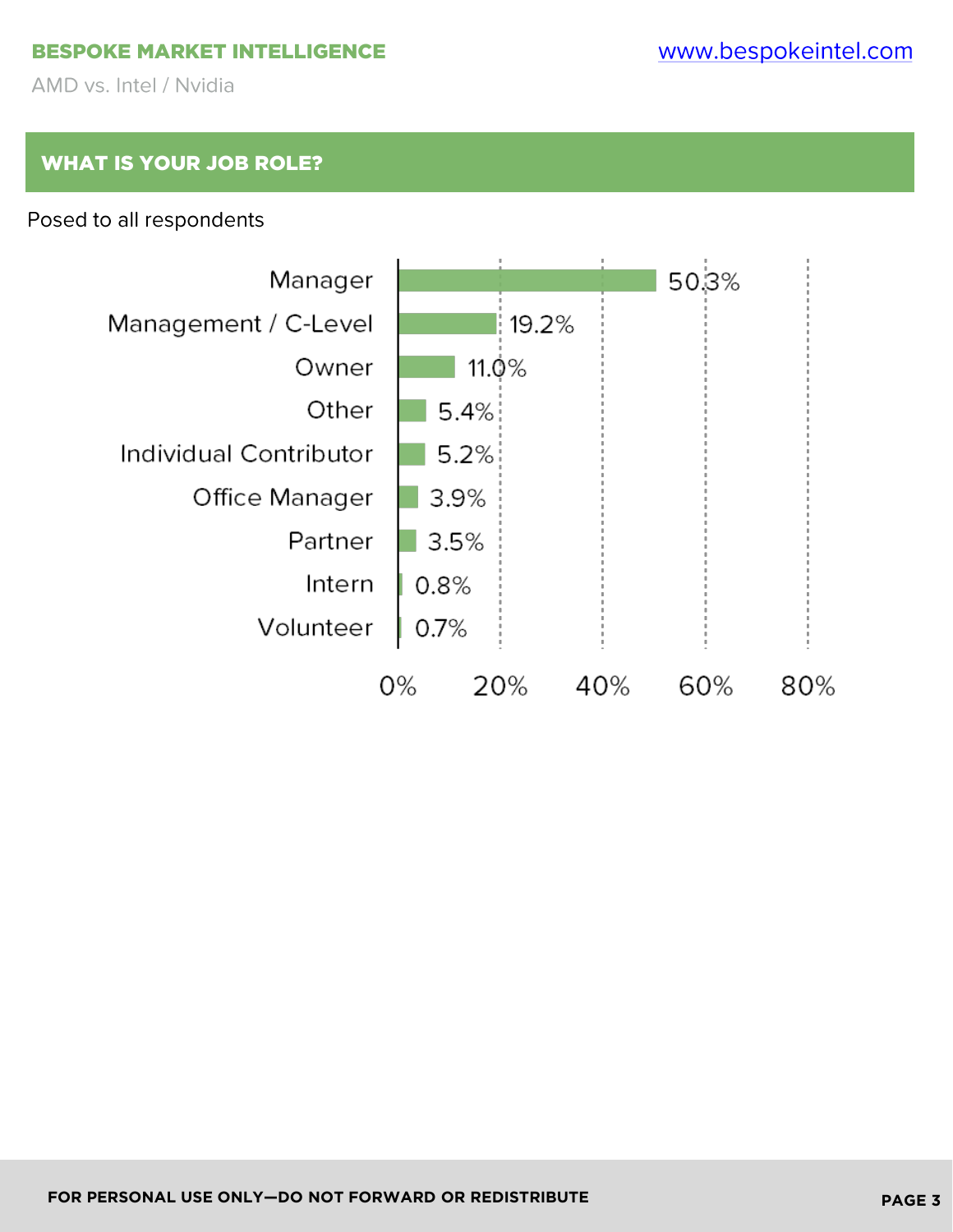#### BESPOKE MARKET INTELLIGENCE

AMD vs. Intel / Nvidia

#### ROUGHLY HOW MANY FULL-TIME EMPLOYEES CURRENTLY WORK FOR YOUR ORGANIZATION?

#### Posed to all respondents



#### WHAT IS YOUR BUSINESS' ANNUAL REVENUE?

#### Posed to all respondents

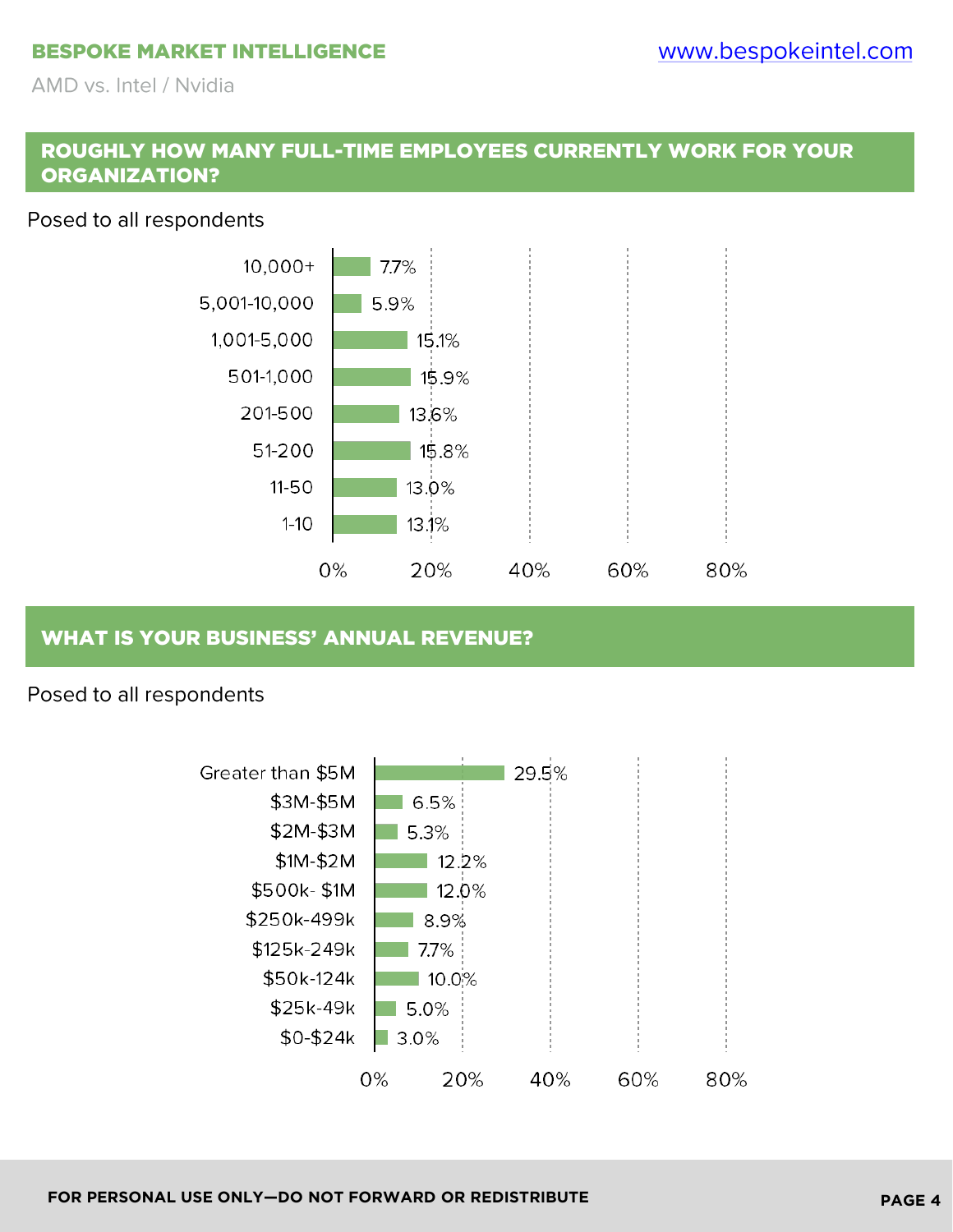#### DO YOU MAKE OR STRONGLY INFLUENCE DECISIONS RELATED TO COMPUTERS OR SERVERS FOR YOUR COMPANY?

#### Posed to all respondents



\*Respondents who said no were disqualified from taking following questions.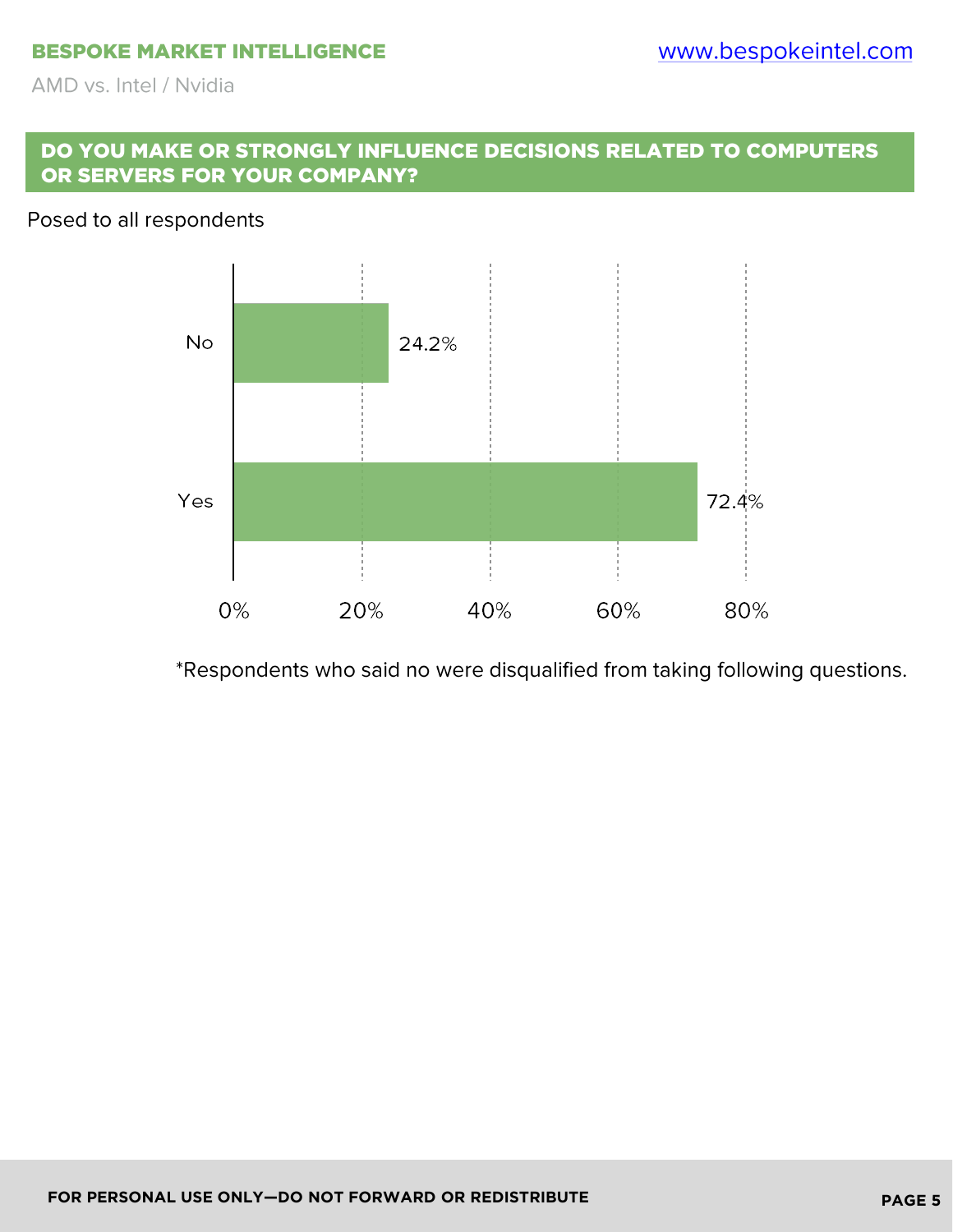# WHEN DID YOUR COMPANY MOST RECENTLY PURCHASE THE FOLLOWING?

Posed to all respondents who make or strongly influence decisions related to computers or servers

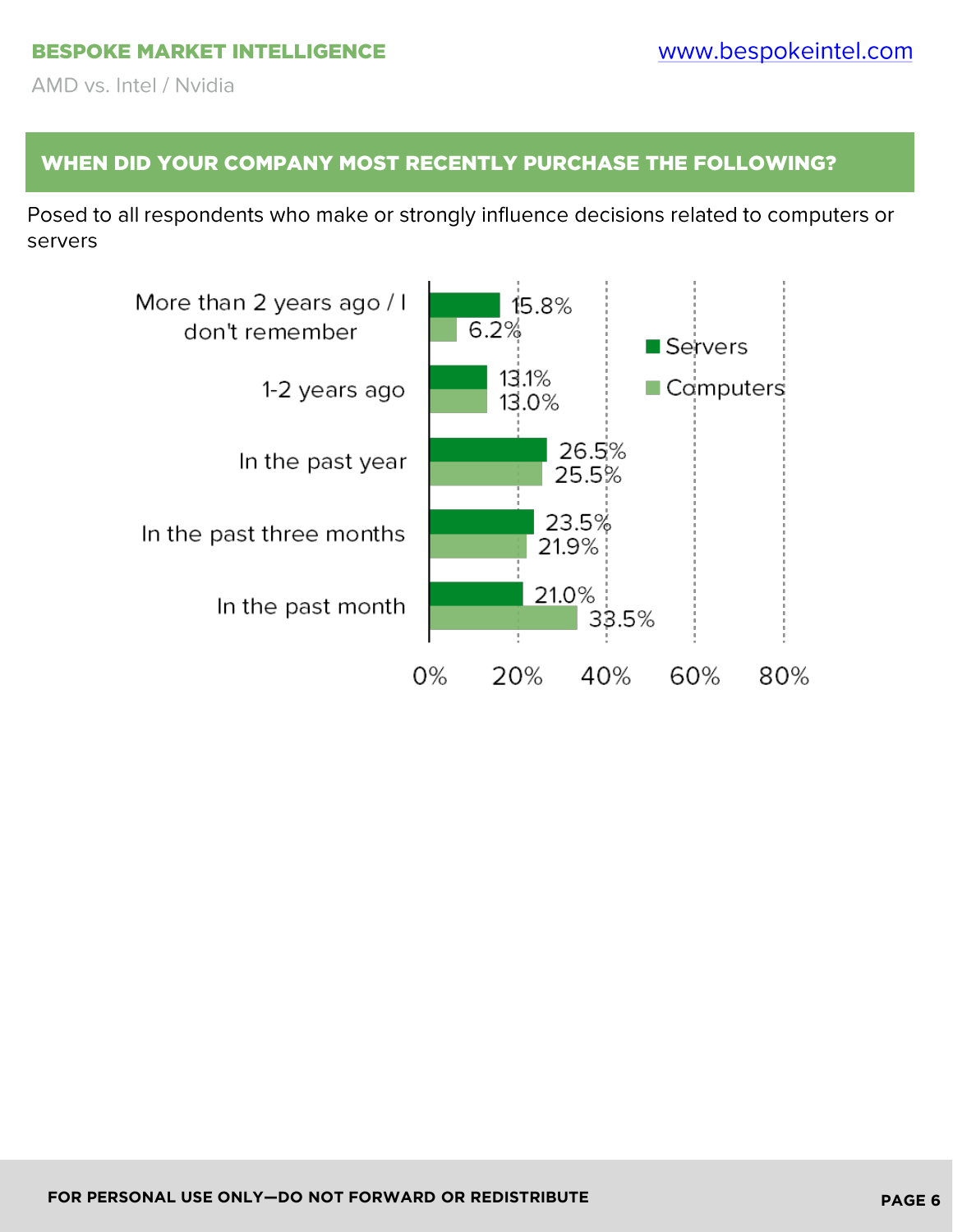#### THINKING ABOUT THE LAST TIME YOUR COMPANY BOUGHT THE FOLLOWING, DO YOU RECALL WHAT TYPE OF MICROPROCESSOR IT CONTAINED?

Posed to all respondents who make or strongly influence decisions related to computers or servers



#### QUESTION ABOVE CROSS-TABBED BY TAKING WHEN THEY MOST RECENTLY BOUGHT COMPUTERS OR SERVERS AND SHOWING WHICH THEY CHOSE.

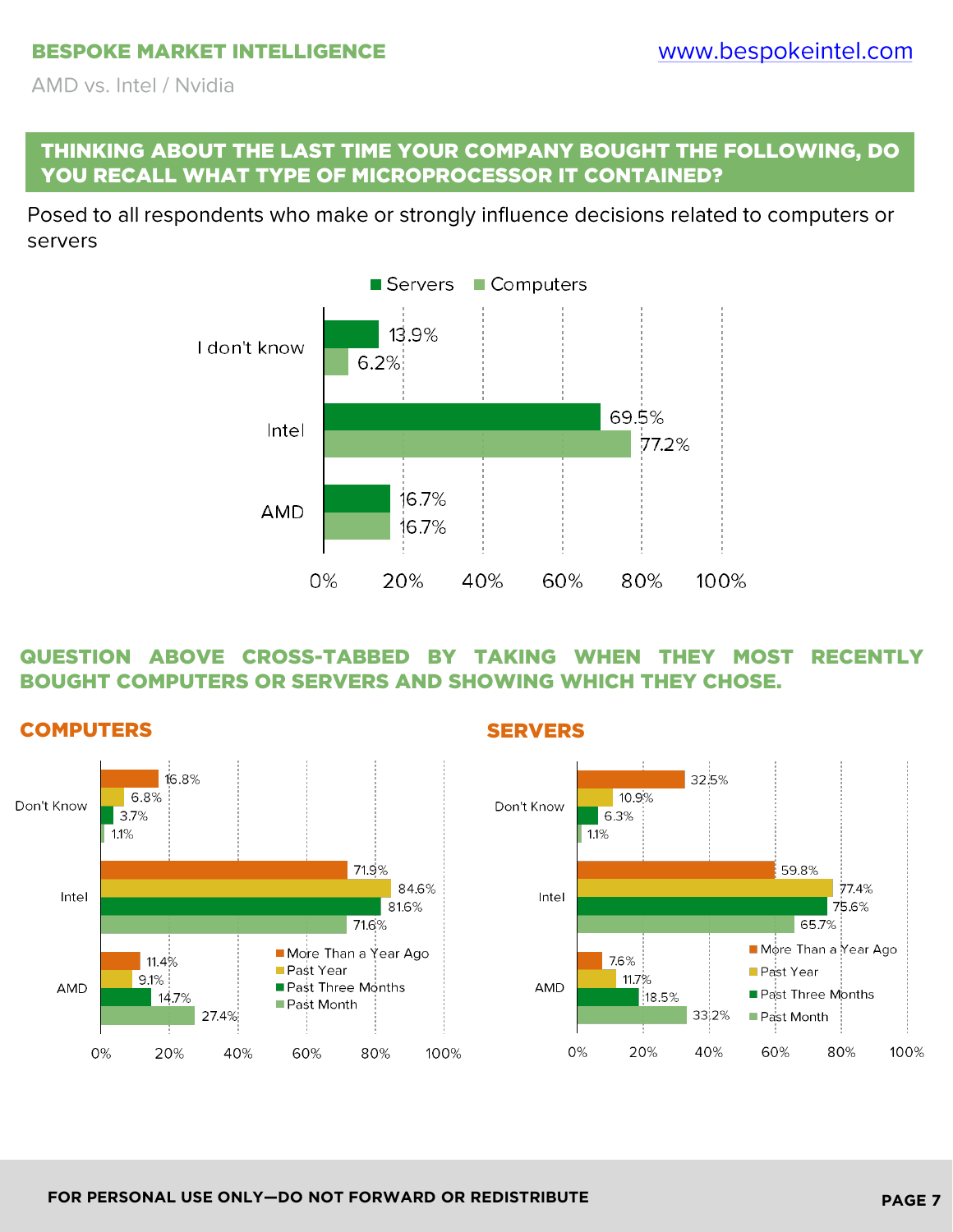#### WHEN DO YOU EXPECT TO PURCHASE THE FOLLOWING AGAIN FOR YOUR BUSINESS?

Posed to all respondents who make or strongly influence decisions related to computers or servers

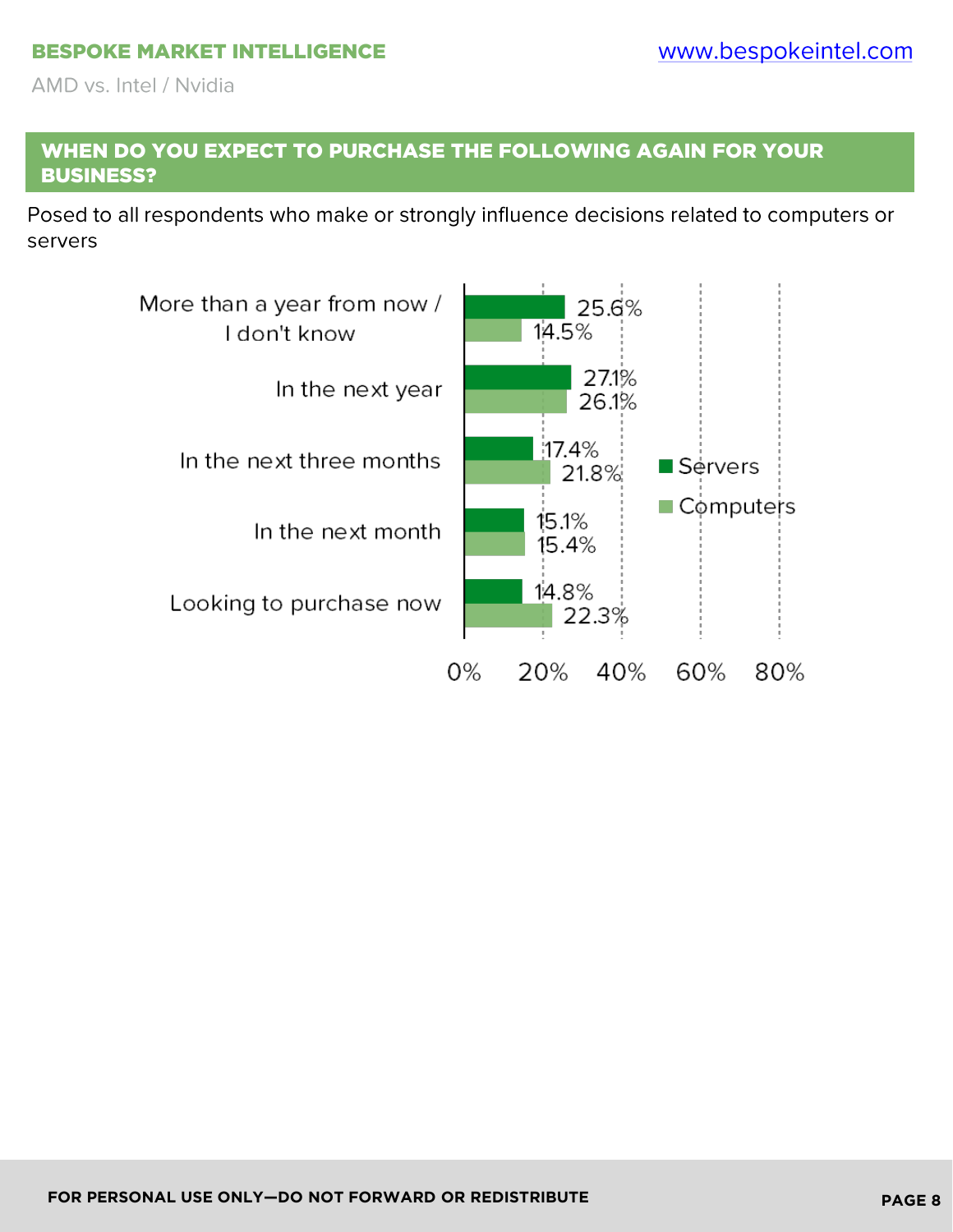#### WHEN IT IS TIME TO BUY THE FOLLOWING, ARE YOU MORE LIKELY TO CHOOSE PRODUCTS WITH THE FOLLOWING MICROPROCESSORS?

Posed to all respondents who make or strongly influence decisions related to computers or servers



#### QUESTION ABOVE CROSS-TABBED BY TAKING WHEN THEY EXPECT TO BUY SERVERS OR COMPUTERS AGAIN AND SHOWING WHICH THEY ARE MORE LIKELY TO CHOOSE.



#### **COMPUTERS** SERVERS

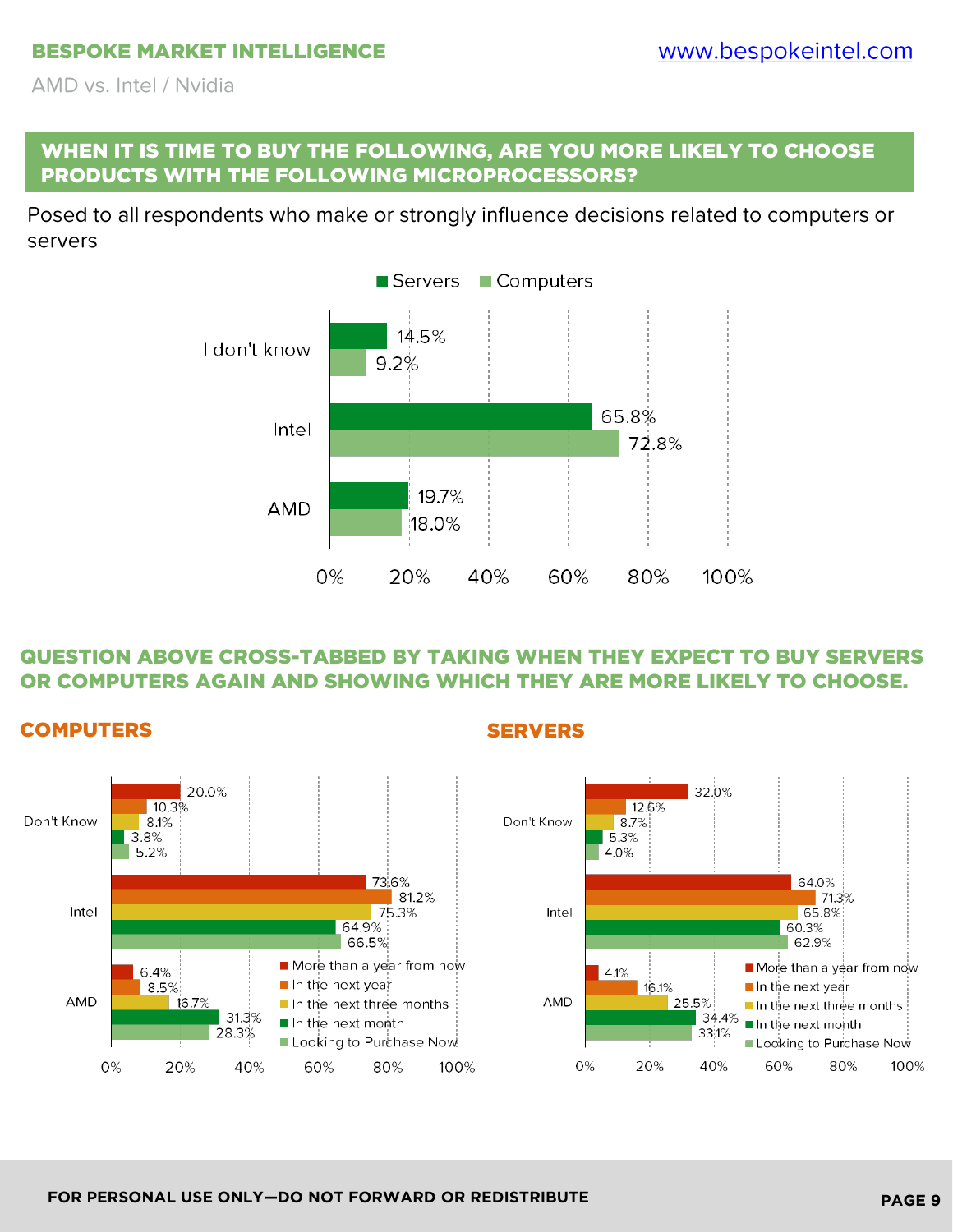#### DO YOU HAVE A PREFERENCE FOR MICROPROCESSORS IN THE COMPUTERS AND SERVERS THAT YOU BUY?

Posed to all respondents who make or strongly influence decisions related to computers or servers



#### QUESTION ABOVE CROSS-TABBED BY TAKING WHEN THEY MOST RECENTLY AND WHEN THEY EXPECT TO BUY COMPUTERS AND SEEING WHAT THEIR PREFERENCE IS.



#### BY MOST RECENT PURCHASE BY WHEN NEXT PURCHASE WILL BE

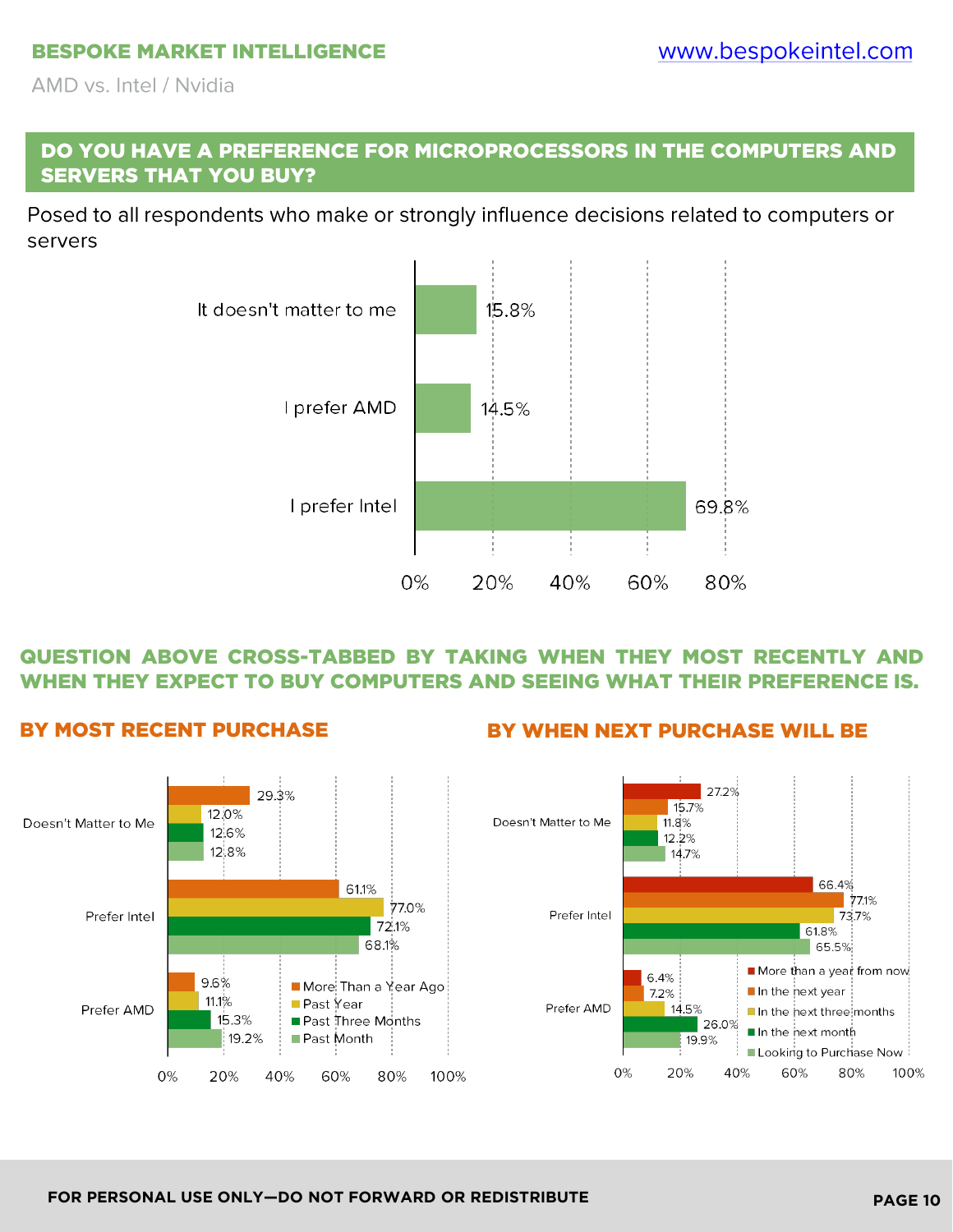#### DO YOU HAVE A PREFERENCE FOR MICROPROCESSORS IN THE COMPUTERS AND SERVERS THAT YOU BUY?

Posed to all respondents who make or strongly influence decisions related to computers or servers

#### CROSS-TAB BY NUMBER OF EMPLOYEES

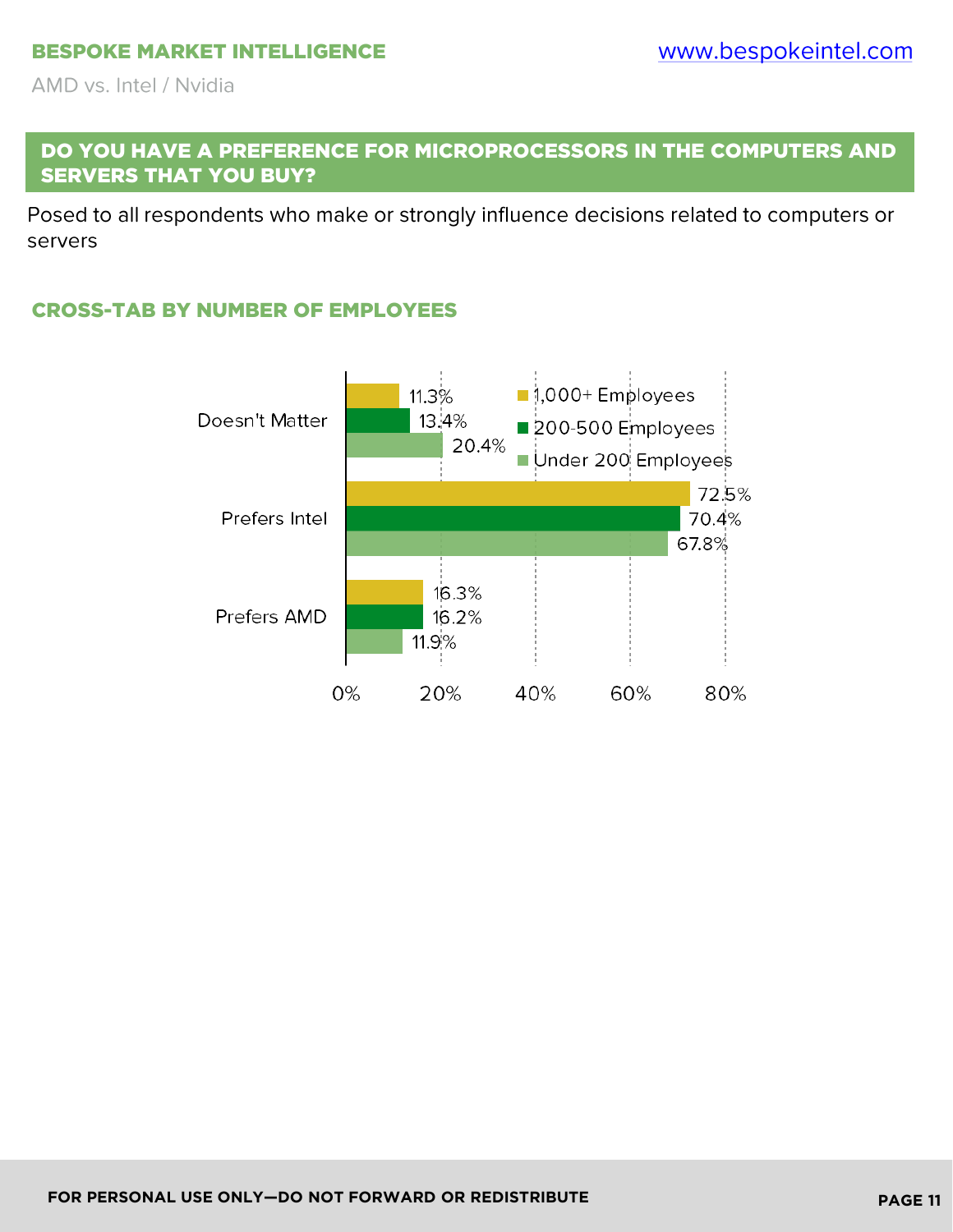#### HAS YOUR OPINION OF THE FOLLOWING CHANGED OVER THE PAST 12 MONTHS?

Posed to all respondents who make or strongly influence decisions related to computers or servers



#### CROSS-TAB: RESPONDENTS WHO SAID THEY PREFER AMD

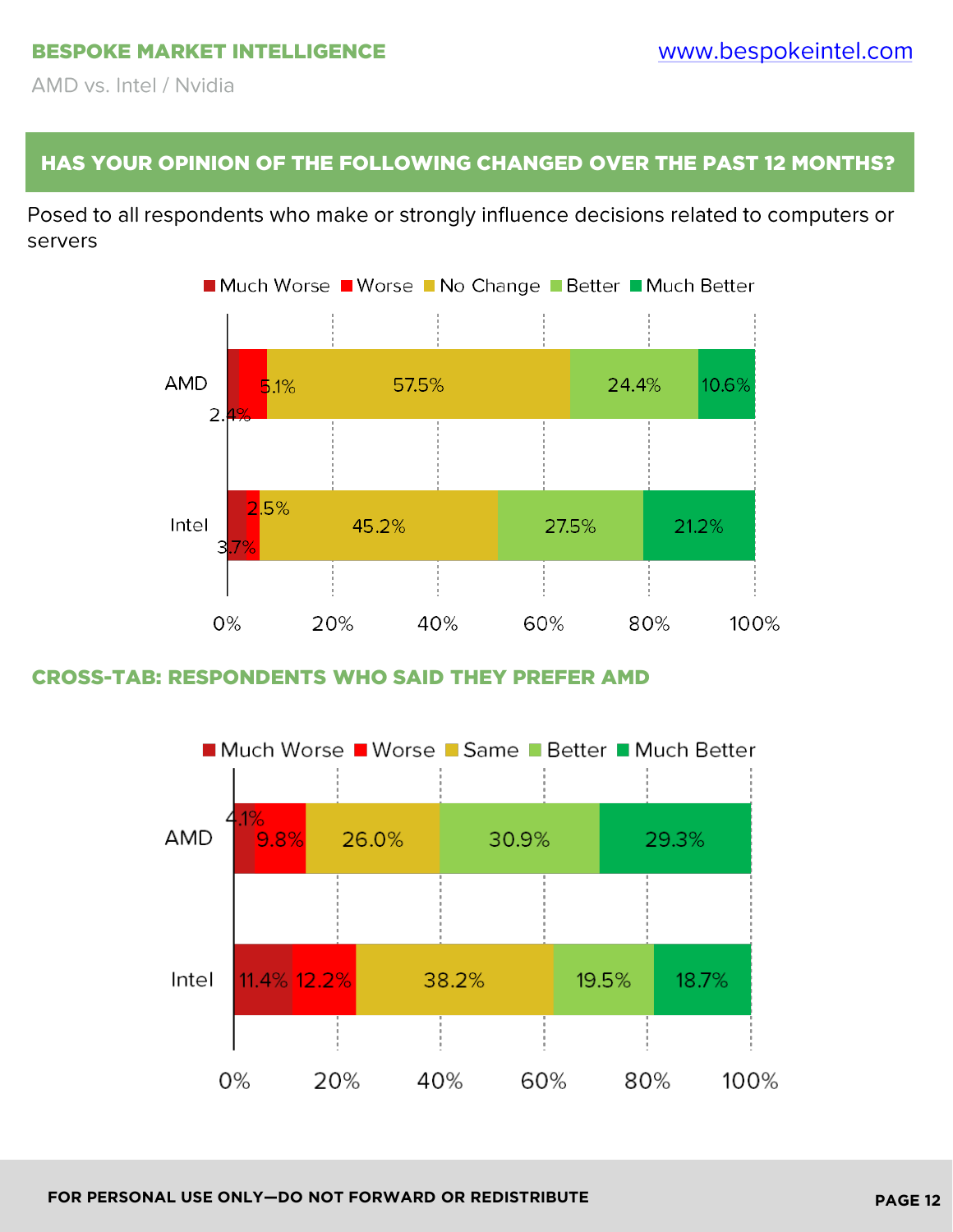<span id="page-12-0"></span>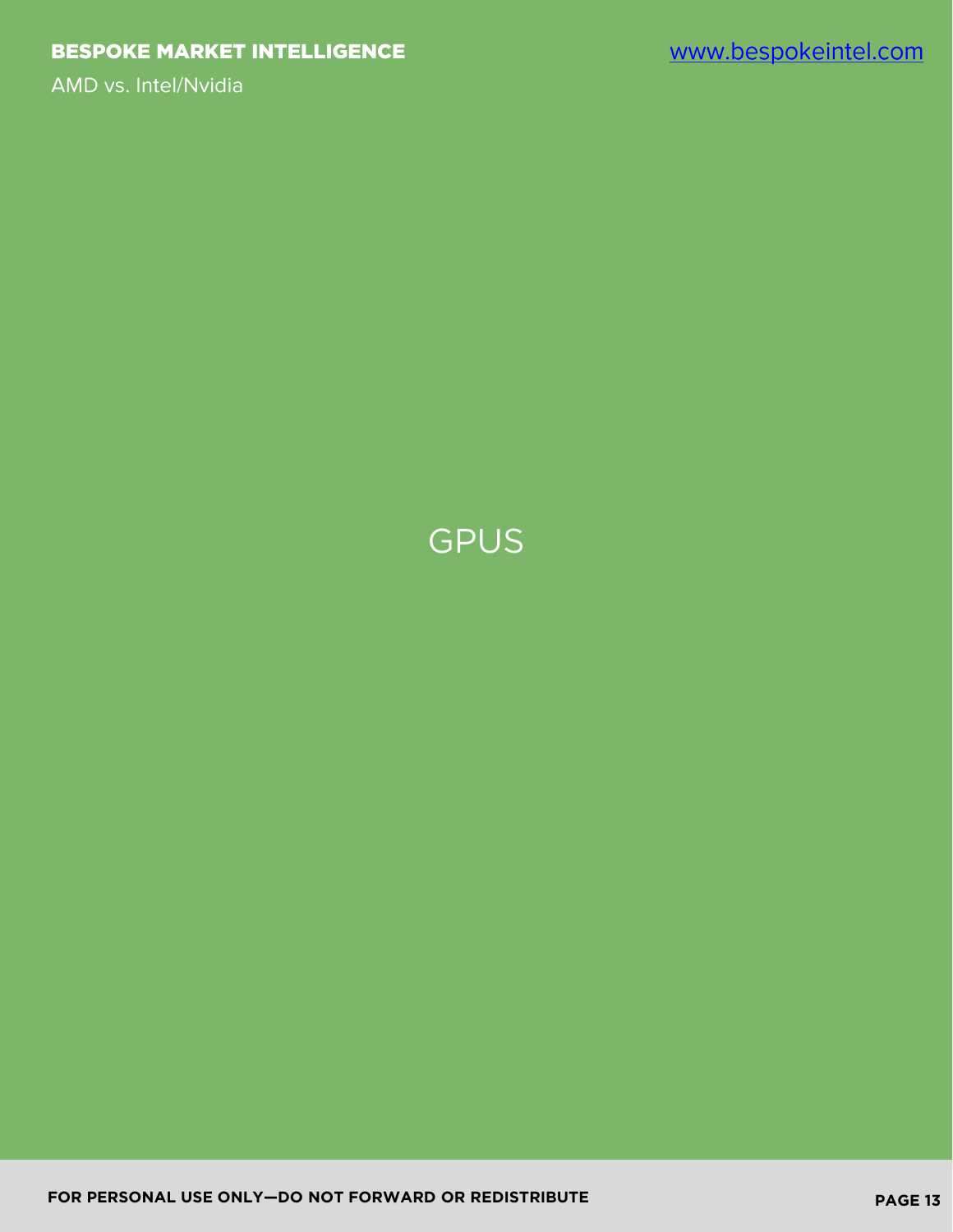### DO YOU PLAY VIDEO GAMES ON A COMPUTER (LAPTOP OR DESKTOP)?

# Posed to all respondents

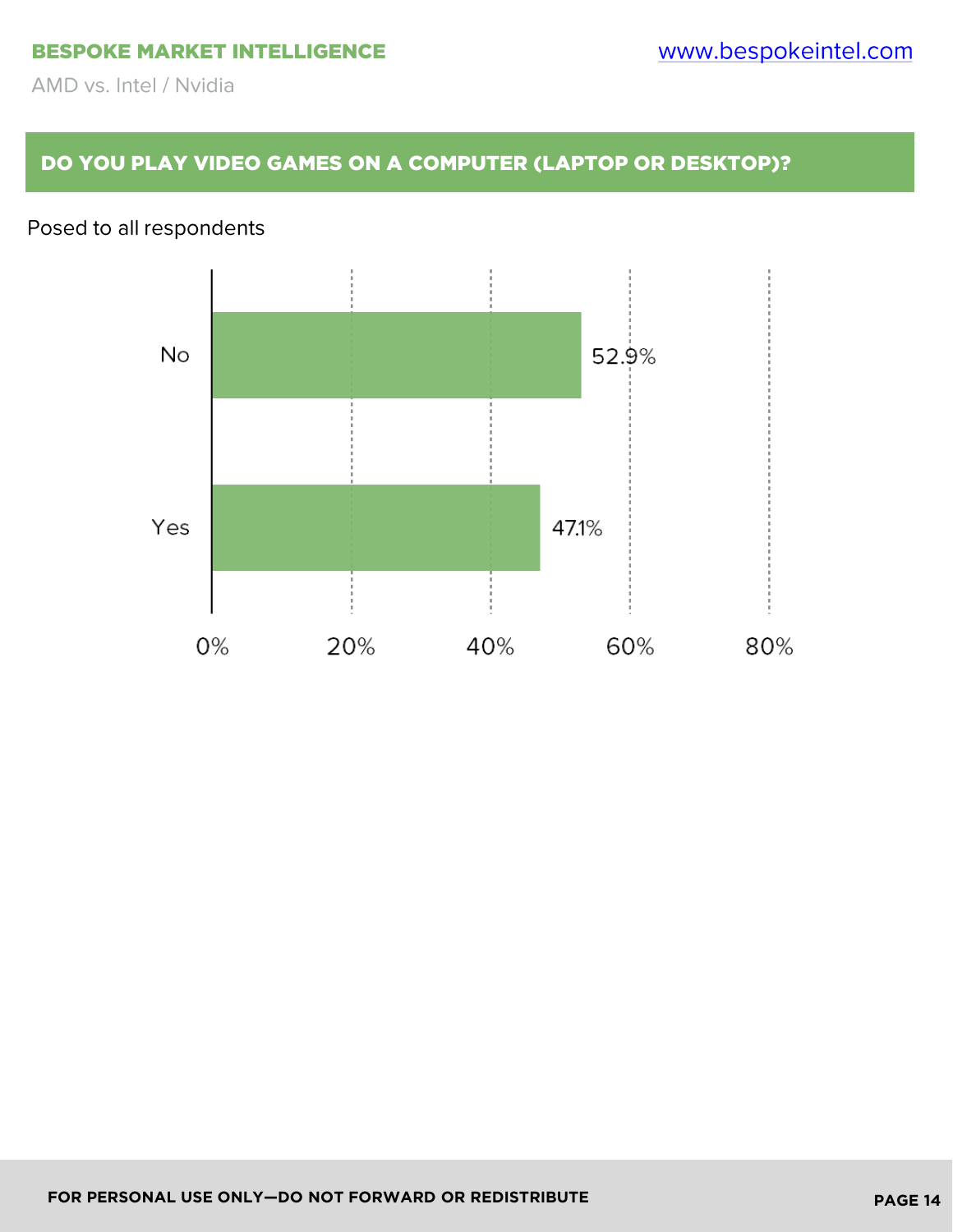#### DO YOU HAVE A PREFERENCE WHEN IT COMES TO THE GPUS OF YOUR COMPUTER THAT YOU PLAY GAMES ON?

Posed to all respondents who play video games on a computer